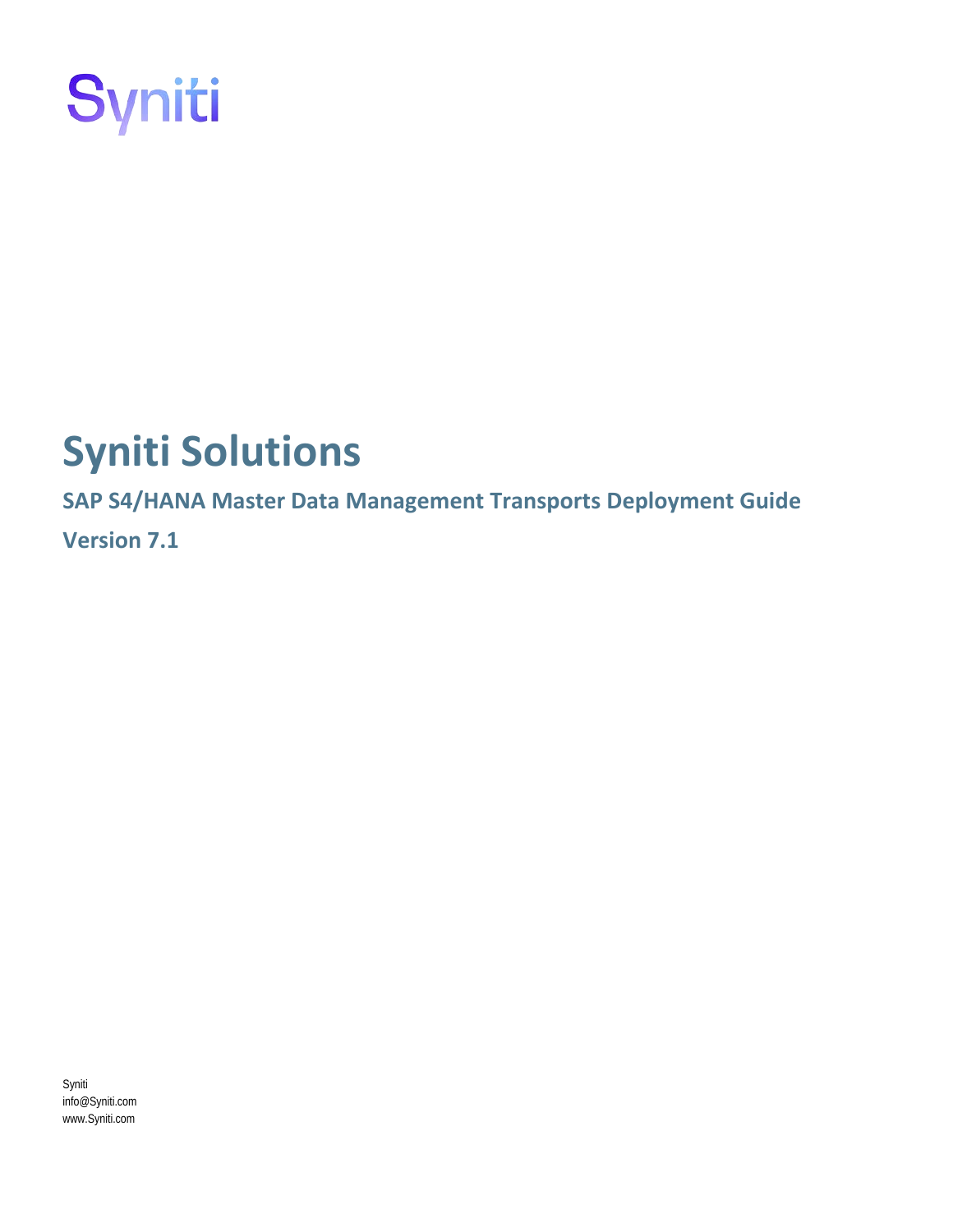# Syniti

### **Table of Contents**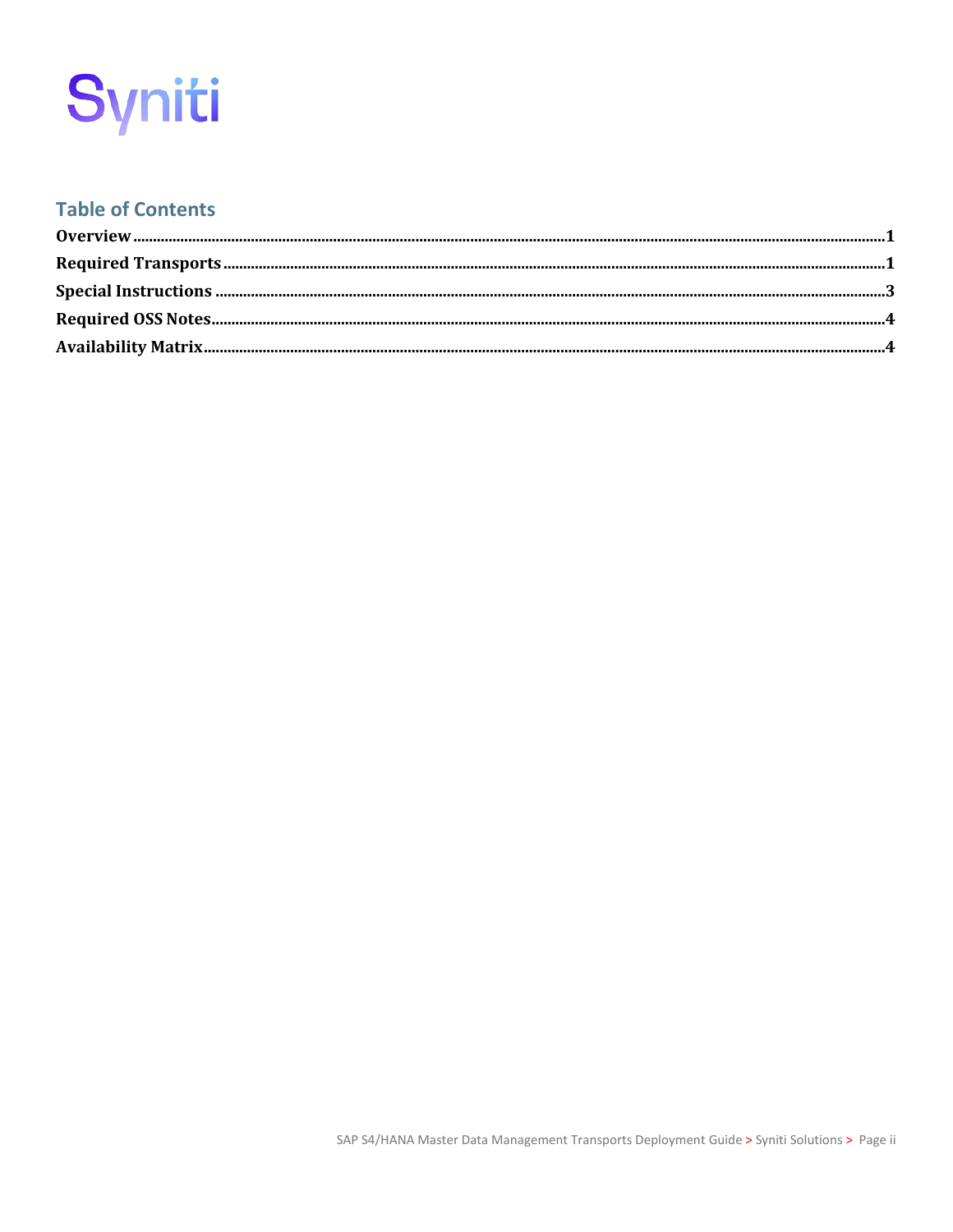

### <span id="page-2-0"></span>**Overview**

**NOTE**: This document applies to Syniti Solutions versions 7.1 and later.

In this document it is explained which transports are required to deploy the wrappers developed exclusively for S/4HANA as part of DSP Content.

## <span id="page-2-1"></span>**Required Transports**

#### Transports location: [S/4HANA DSP Content Transports Repository.](https://boaweb.sharepoint.com/:f:/s/DSPConduct-Content/EvA3XxX_mIZNrfcplhGr6GcBJR4xTQY5GElbNSopEMEcrw?e=sbRYQj)

Transports should be applied observing the dependencies provided in the table below.

| #              | <b>Transport</b> | <b>Description</b>                              | <b>Dependencies</b> | <b>Release Notes</b>                                                                                                                                        |
|----------------|------------------|-------------------------------------------------|---------------------|-------------------------------------------------------------------------------------------------------------------------------------------------------------|
| $\mathbf{1}$   | S4DK900023       | <b>BS4 Namespace Registration</b>               | N/A                 |                                                                                                                                                             |
| 2              | S4DK900157       | Syniti - S/4HANA Wrappers<br><b>DSP Content</b> | S4DK900023          | <b>Initial Version</b>                                                                                                                                      |
| 3              | S4DK900039       | <b>DSP Compatibility</b><br>Development         | S4DK900157          | <b>Compatibility Objects</b>                                                                                                                                |
| 4              | S4DK900159       | Syniti - S/4HANA Wrappers<br>2001 01 Release    | S4DK900157          | Bug Fix - Customer - Sales Area - Delivering Plant<br>not being mapped                                                                                      |
| 5              | S4DK900164       | Syniti - S/4HANA Wrappers<br>2001 02 Release    | S4DK900159          | Improvement - SAP now provided a reliable way of<br>getting the customer and vendor numbers created<br>by the standard.                                     |
| 6              | S4DK900168       | Syniti - S/4HANA Wrappers<br>2001 03 Release    | S4DK900157          | Bug Fix - Not all fields from MDMA table were<br>updatable.                                                                                                 |
| $\overline{7}$ | S4DK900170       | Syniti - S/4HANA Wrappers<br>2001 04 Release    | S4DK900164          | Bug Fix - Vendor Subrange and Alternative Payee<br>not being saved. Improvements - Message return<br>for Vendor. Maintenance Screen for<br>/BS4/ZBOAPARAMS. |
| 8              | S4DK900172       | Syniti - S/4HANA Wrappers<br>2001 05 Release    | S4DK900157          | Improvement - Remove DEQUEUE ALL and<br>introduce BAPI TRANSACTIO                                                                                           |
| 9              | S4DK900174       | Syniti - S/4HANA Wrappers<br>2002 01 Release    | S4DK900170          | Improvement - Deletion of Vendor Withholding<br>Tax (LFBW), Vendor Bank information (LFBK) and<br>Customer Bank information (KNBK).                         |
| 10             | S4DK900185       | Syniti - S/4HANA Wrappers<br>2002 02 Release    | S4DK900174          | Improvement - Deletion of Vendor Withholding<br>Tax (LFBW).                                                                                                 |
| 11             | S4DK900187       | Syniti - S/4HANA Wrappers<br>2002 03 Release    | S4DK900185          | Improvement - Customer Central and Company<br><b>Code Deletion Blocks</b>                                                                                   |
| 12             | S4DK900198       | Syniti - S/4HANA Wrappers<br>2003 03 Release    | S4DK900187          | Improvement- missing del flag map for vendor and<br>customer bapis                                                                                          |
| 13             | S4DK900202       | Syniti - S/4HANA Wrappers<br>2004 01 Release    | S4DK900198          | Improvement - Return Contact Partner Number for<br>Customer                                                                                                 |

Copyright © 2021 Syniti and/or its affiliates. All rights reserved. This document contains confidential and proprietary information and reproduction is prohibited unless authorized by Syniti. Other names appearing in this document may be trademarks of their respective owners.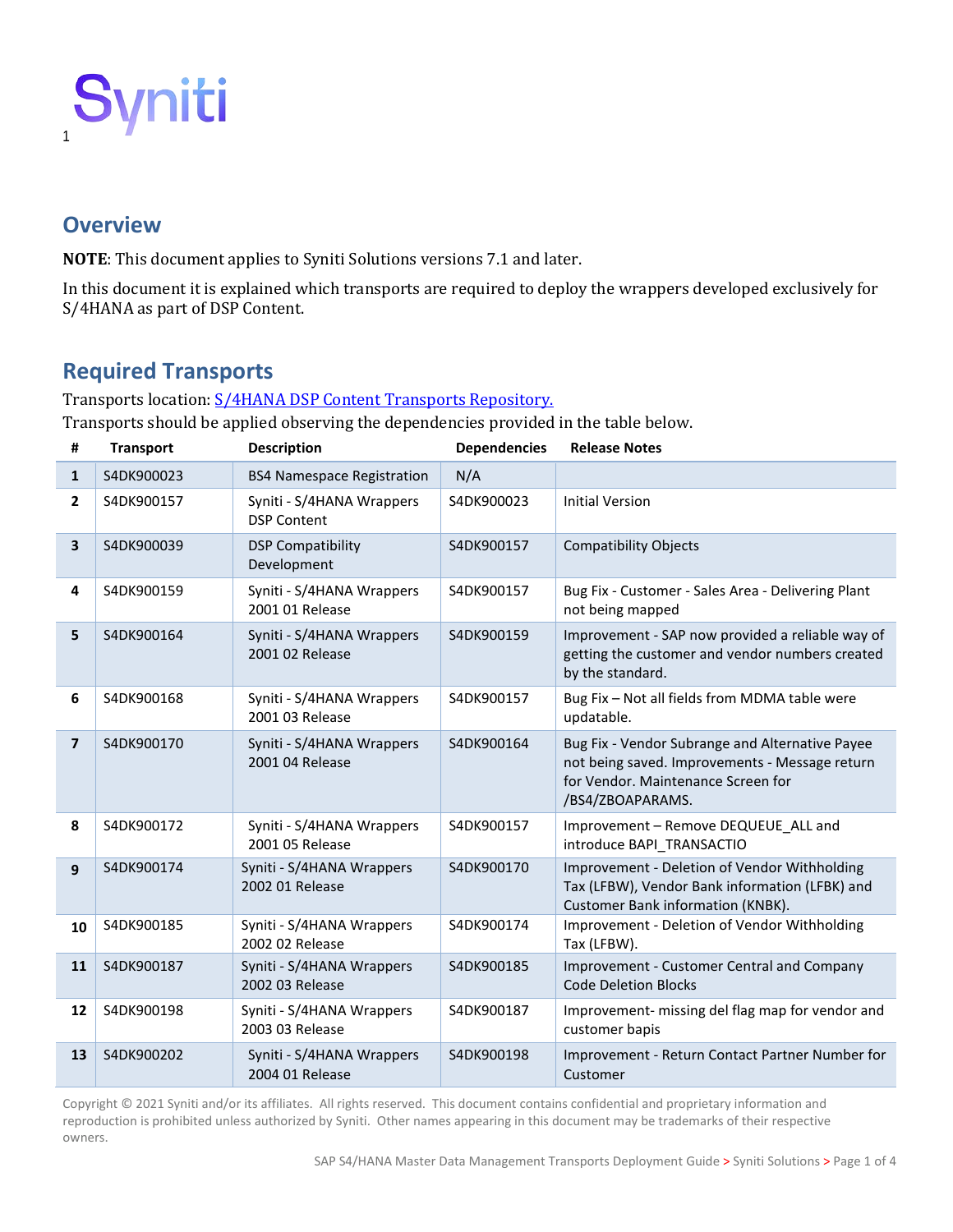# Syniti

| 14 | S4DK900206 | Syniti - S/4HANA Wrappers<br>2004 02 Release | S4DK900202 | Improvement - Return Contact Partner Number for<br><b>Customer and Vendor</b>                                                                |
|----|------------|----------------------------------------------|------------|----------------------------------------------------------------------------------------------------------------------------------------------|
| 15 | S4DK900208 | Syniti - S/4HANA Wrappers<br>2005 01 Release | S4DK900206 | Bug-Fix Customer statistical group update, Address<br>maintain BAPI accept object type BUS1006001                                            |
| 16 | S4DK900212 | Syniti - S/4HANA Wrappers<br>2005 02 Release | S4DK900208 | Bug Fix - When Contact Partner Number Range<br>(PARTNER/AP) is buffered, the returned values are<br>inconsistent                             |
| 17 | S4DK900214 | Syniti - S/4HANA Wrappers<br>2005 03 Release | S4DK900208 | Bug Fix - When maintaining Contact Partner<br>Address, a company address must be assigned.<br>Creating assignment in case it does not exist. |
| 18 | S4DK900216 | Syniti - S/4HANA Wrappers<br>2005 04 Release | S4DK900212 | Bug Fix - Bank deletion for Customer/Supplier was<br>not working when there was only a single Bank to<br>be deleted.                         |
| 19 | S4DK900222 | Syniti - S/4HANA Wrappers<br>2005 06 Release | S4DK900216 | Bank Deletion for Customers and Suppliers                                                                                                    |
| 20 | S4DK900228 | Syniti - S/4HANA Wrappers<br>2006 01 Release | S4DK900222 | Country specific customer enhancement                                                                                                        |
| 21 | S4DK900234 | Syniti - S/4HANA Wrappers<br>2006 02 Release | S4DK900228 | BP Classification change                                                                                                                     |
| 22 | S4DK900237 | Syniti - S/4HANA Wrappers<br>2006 03 Release | S4DK900228 | Remote enablement of BAPI<br>/BS4/BAPI_BP_CUST_UPD_ISJP (included in TR<br>S4DK900228)                                                       |
| 23 | S4DK900241 | Syniti - S/4HANA Wrappers<br>2006 04 Release | S4DK900234 | BP Classification maintain issue fixing                                                                                                      |
| 24 | S4DK900243 | Syniti - S/4HANA Wrappers<br>2006 05 Release | S4DK900241 | BP address maintain issue fixing                                                                                                             |
| 25 | S4DK900247 | Syniti - S/4HANA Wrappers<br>2007 01 Release | S4DK900243 | Bug Fix - Fix Incoterms 2 deletion when not<br>requested                                                                                     |
| 26 | S4DK900256 | Syniti - S/4HANA Wrappers<br>2009 01 Release | S4DK900247 | Bug Fix - Fix Address GUID being required every<br>time.                                                                                     |
| 27 | S4DK900258 | Syniti - S/4HANA Wrappers<br>2010 01 Release | S4DK900256 | Improvement - Add MDS_PPO2 messages to<br>BP/Customer/Vendor                                                                                 |
| 28 | S4DK900260 | Syniti - S/4HANA Wrappers<br>2010 02 Release | S4DK900258 | Bug Fix - KNB1-BLNKZ should not be mapped<br>anymore as it is obsolete                                                                       |
| 29 | S4DK900262 | Syniti - S/4HANA Wrappers<br>2010 03 Release | S4DK900260 | Bug Fix - Do not delete Characteristics that are not<br>being changed                                                                        |
| 30 | S4DK900264 | Syniti - S/4HANA Wrappers<br>2010 04 Release | S4DK900262 | Standard Characteristics Maintenance Behaviour                                                                                               |
| 31 | S4DK900268 | Syniti - S/4HANA Wrappers<br>2010 05 Release | S4DK900264 | Improvement - Additional Brazil Tax Code Mapping<br>for Customer                                                                             |

Copyright © 2021 Syniti and/or its affiliates. All rights reserved. This document contains confidential and proprietary information and reproduction is prohibited unless authorized by Syniti. Other names appearing in this document may be trademarks of their respective owners.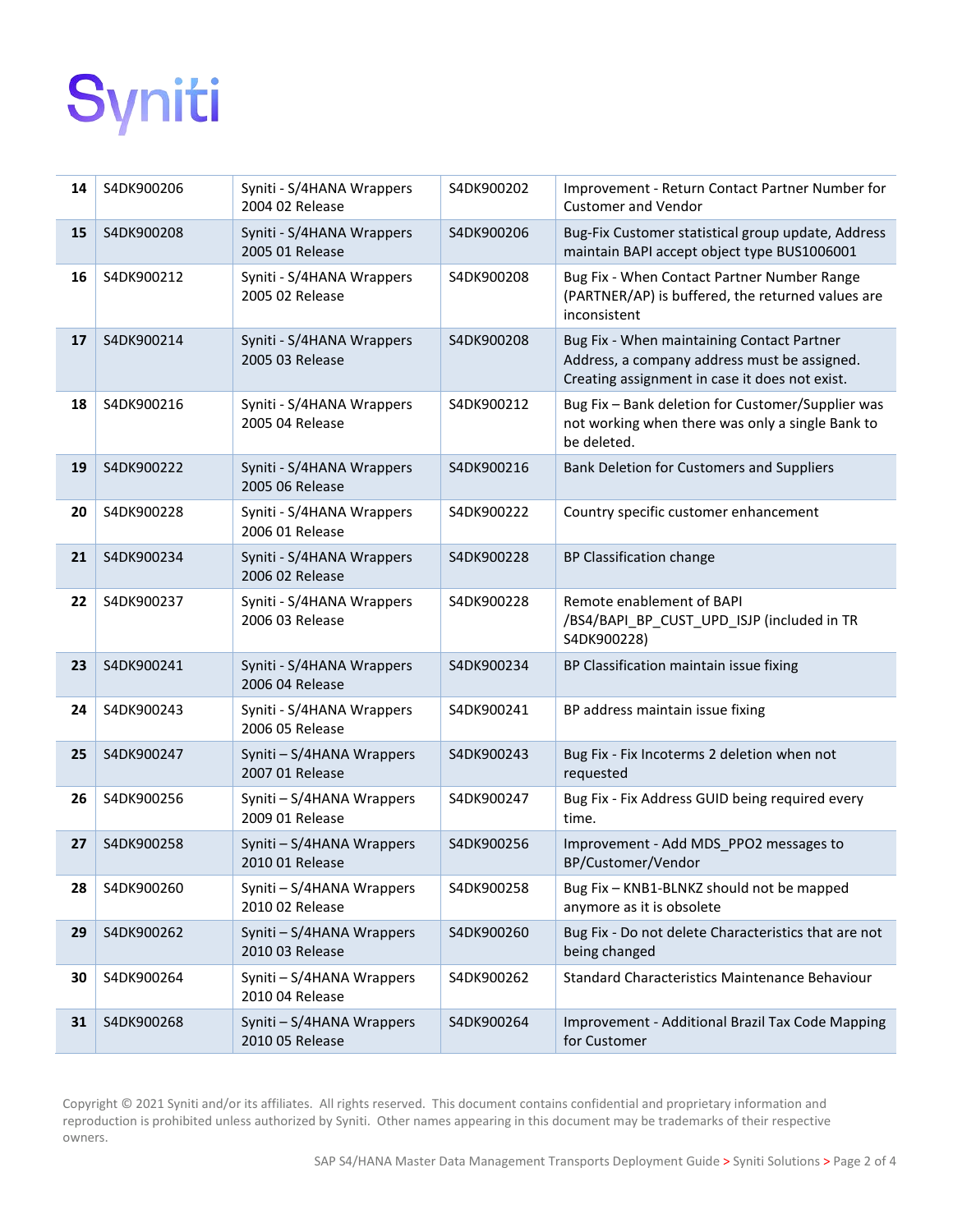# Syniti

| 32     | S4DK900272 | Syniti - S/4HANA Wrappers<br>2010 06 Release      | S4DK900268 | Improvement - Additional Brazil Tax Code Mapping<br>for Customer                                                    |
|--------|------------|---------------------------------------------------|------------|---------------------------------------------------------------------------------------------------------------------|
| 33     | S4DK900278 | Syniti - S/4HANA Wrappers<br>2011 01 Release      | S4DK900272 | Improvement - Contact Partner Address<br>Maintenance - Inform Person BP Number                                      |
| 34     | S4DK900291 | Syniti - S/4HANA Wrappers<br>2011 02 Release      | S4DK900278 | Customer Maintain - Deletion/Archiving Flag                                                                         |
| 35     | S4DK900295 | Syniti - S/4HANA Wrappers<br>2011 03 Release      | S4DK900291 | Long text deletion                                                                                                  |
| 36     | S4DK900299 | Syniti - S/4HANA Wrappers<br>2012 01 Release      | S4DK900291 | Bug Fix - Customer and Vendor field mapping                                                                         |
| 37     | S4DK900301 | Syniti - S/4HANA Wrappers<br>2101 01 Release      | S4DK900299 | Bug Fix - STENR field mapping missing in vendor<br>maintain BAPI                                                    |
| 38     | S4DK900303 | Syniti - S/4HANA Wrappers<br>2101 02 Release      | S4DK900301 | Bug Fix - Customer Dunning Information not being<br>updated                                                         |
| 39     | S4DK900305 | Syniti - S/4HANA Wrappers<br>2102 01 Release      | S4DK900303 | Bug Fix - Customer Maintain - KNA1 -STCDT Tax<br>number Type                                                        |
| 40     | S4DK900311 | Syniti - S/4HANA Wrappers<br>2103 01 Release      | S4DK900305 | Bug Fix - COMMIT WORK AND WAIT + WAIT UP TO<br>1 SECONDS needed to return BUSINESS_PARTNER<br>to Integrate          |
| 41     | S4DK900313 | Syniti - S/4HANA Wrappers<br>2103 02 Release      | S4DK900311 | Bug Fix - Vendor Contact Partner not being created<br>with Correct Number                                           |
| 42     | S4DK900226 | Syniti - S/4HANA Wrappers<br>2103 03 Release      | S4DK900157 | /BS4/BAPI_BP_MAINTAIN - TAXNUM_DATA<br>uncommented                                                                  |
| 43     | S4DK900333 | S/4HANA Wrappers 2105 01<br>Release               | S4DK900230 | /BS4/BAPI VENDOR MAINTAIN Method<br>MAP COMPANY DATA field LFB1-CERDT<br>uncommentd                                 |
| 44     | S4DK900347 | Syniti - S/4HANA Wrappers<br>2109 01 Release      | S4DK900333 | /BS4/BAPI_CUSTOMER_MAINTAIN - Support for<br>STCD6                                                                  |
| $\ast$ | S4DK900069 | PLM Recipe - Merck                                | N/A        | Creation of PLM Recipe Wrapper                                                                                      |
| $\ast$ | S4DK900079 | S4DSP project: changes for<br>PLM_RECIPE_MAINTAIN | S4DK900069 | Bug Fix - Mapped import parameter of Function<br>Modules to update Recipe and Formulas to use the<br>new data types |

<span id="page-4-0"></span>\* Special Instructions

# **Special Instructions**

Transports S4DK900069 and S4DK900079 should only be installed if PLM Recipe Wrappers are required and the corresponding Add-On is installed in the target system.

Copyright © 2021 Syniti and/or its affiliates. All rights reserved. This document contains confidential and proprietary information and reproduction is prohibited unless authorized by Syniti. Other names appearing in this document may be trademarks of their respective owners.